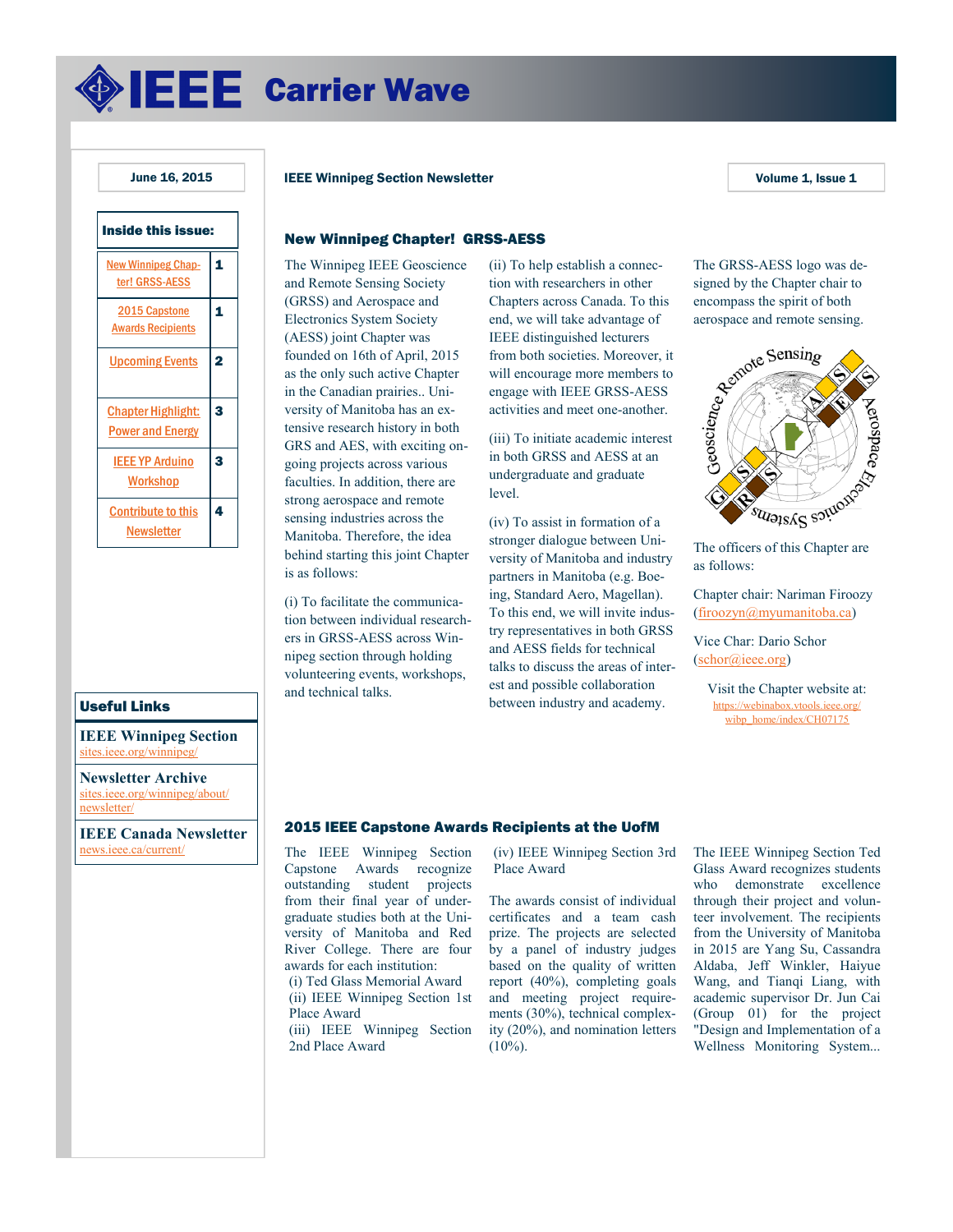<span id="page-1-0"></span>

Upcoming Events

### **IEEE YP Barbeque**

YP will be hosting it's summer BBQ on July 7 starting at 6:30 pm at Assiniboine Park (Picnic Site 4 near the volleyball court). Admission is \$5 for IEEE members, \$10 for non members. Rain location TBA. Map and further details at [ieeeyp.ca/bbq.](http://ieeeyp.ca/bbq)

Please RSVP via email to: [rsvp@ieeeyp.ca.](mailto:rsvp@ieeeyp.ca)

# **IEEE Waves Section**

**Disinguished Lecturers** The IEEE Winnipeg Waves section will be hosting two Distinguished Lecturers in the near future:

Prof. Levent Gurel, of Bilkent University, Turkey. Date: July 17, 2015

Prof. Ari Sihvola, of Aalto University, Finland Date: Oct. 19 - 21, 2015.

For more information on these lectures, please contact Puyan Mojabi at: [puyan.mojabi@umanitoba.ca.](mailto:puyan.mojabi@umanitoba.ca)

*To submit an upcoming event for the next edition of this newsletter, please contact Newsletter Editor Brent Schellenberg at:* 

*[schellenberg.brent@gmail.com](mailto:schellenberg.brent@gmail.com)*

*Submissions will be accepted until September, 2015.*

...via Body Area Networks." The students designed a set of non-invasive wearable sensors capable of posture recognition, electrocardiography measurements, indoor positioning within a medical facility, and step detection to estimate physical activity. The readings from the sensors transmit data to both a central database and mobile devices for real-time monitoring.



**Ted Glass Memorial Award recipients Group 01.**

The IEEE Winnipeg Section 1st, 2nd, and 3rd Place Awards recognize the excellent technical projects from students. First place at the UofM went to Chen Niu, Brent Schellenberg, Michael Kleiber, and Jasper Taylor supervised by Dr. Puyan Mojabi and Dr. Ahmad Byagowi (Group 08) for their project "Design and Implementation of a Bi-pola Planar Near-field Antenna Measurement System." The project used a grid of near-field measurements captured with a robotic arm to infer far-field patterns to evaluate antenna performance using custom software tools.



**IEEE Winnipeg Section 1st Place Award recipients Group 08.**

Second place at the UofM was given to Jordan Bartel, Kara Sailen, Qian (Bill) Song, Thomas Neusitzer working with Dr. Greg Bridges (Group 11) on a "Design and Implementation of a Wireless High Voltage Power Line Sensor." The prototype inductively harvested energy from power lines to power sensors and a micro-controller that sampled current, temperature, and acceleration (for detect-

ing power lines sagging) and transmitted that to a base station.



**IEEE Winnipeg Section 2nd Place Award recipients Group 11.**

The UofM 3rd place project was a "Design and Implementation of a Multilevel Variable-Frequency Drive" by Kale Ewasiuk, Edwin Iofinu, Curtis Shumksi, and Matthew Szyda under the supervision of Prof. Shaahin Filizadeh (Group 03). The students developed a single-phase prototype of the multilevel converter to drive a fixed resistiveinductive load of 100VA with low output voltage harmonic distortions.



**IEEE Winnipeg Section 3rd Place Award recipients Group 03.**

The projects demonstrate excellent skills in design, analysis, simulation, implementation, and testing across different applications. The judges commented on the quality and depth shown in the reports. Most importantly, they were impressed with the amount of testing performed on the finished projects to evaluate how they met the requirements. Congratulations to all the students and supervisors involved! On behalf of the IEEE Winnipeg Section, we wish all the graduating students great success in their future endeavours.

More information on the U of M Capstone group projects can be found at: [http://ece.eng.umanitoba.ca/](http://ece.eng.umanitoba.ca/undergraduate/ECE4600/ECE4600_Files/Archive/2014/) [undergraduate/ECE4600/ECE4600\\_Files/Archive/2014/](http://ece.eng.umanitoba.ca/undergraduate/ECE4600/ECE4600_Files/Archive/2014/)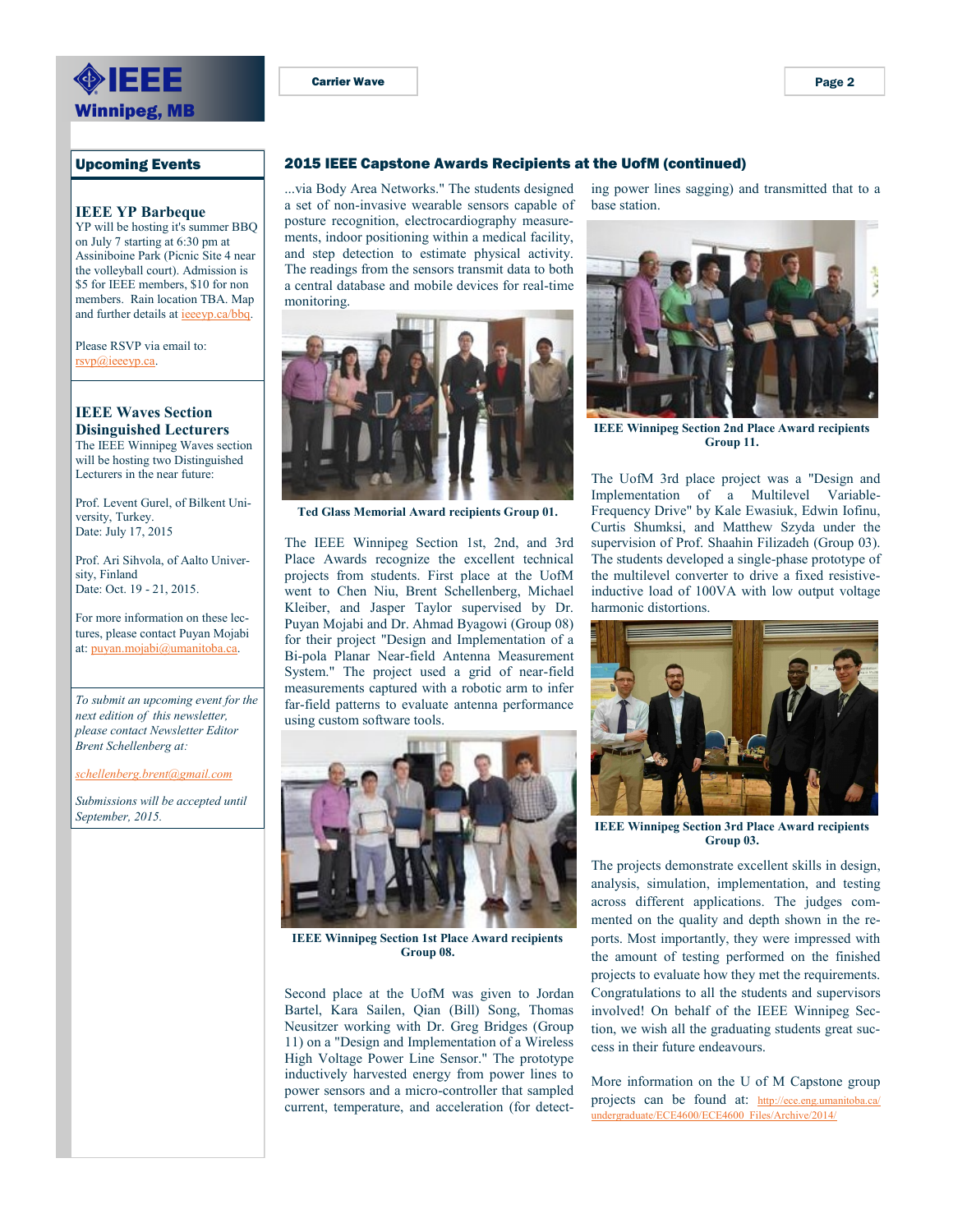<span id="page-2-0"></span>

**The IEEE Power and Energy Society's mission is "to be the leading provider of scientific and engineering information of energy for the betterment of society, and the preferred professional source for our members"** 

### Chapter Highlight: Power and Energy Society

The IEEE Power and Energy Society (PES) Winnipeg Chapter serves over 90 members consisting of industry leaders, practitioners, academics, and students with a common professional interest in power and energy. The IEEE PES' mission is "to be the leading provider of scientific and engineering information of energy for the betterment of society, and the preferred professional source for our members" as approved by the IEEE PES Governing Board, 17 July 2003. The Winnipeg Chapter adopts this mission as our own to specifically apply to the Winnipeg community. Additionally, the Winnipeg chapter strives to be internally recognized as an outstanding IEEE PES Chapter.

Our Chapter offers numerous Technical Meetings throughout the year. The planning commit-

tee has hosted five Technical Meetings featuring various presentations including: "Mobile Substations" by CG Power Systems, a study report on "Compact High Voltage Direct Current Transmission" by Electranix Corporation, "What's New in Real Time Digital Power System Simulations" by RTDS Technologies, a study report on "Parabolic Concentrated Solar

Systems for Heating Applications in Cold Climates" by the University of Manitoba, and " M o n t a n a - Alberta Tie Line (MATL) Remedial Action Scheme" by Dr. Semah K.M. K o d s i o f Teshmont.

The planning committee are committed to hosting five more Technical Meetings this year. For more details and to register for future events, please visit our website [at: http://sites.ieee.org/](http://sites.ieee.org/winnipeg-pes/) [winnipeg-pes/.](http://sites.ieee.org/winnipeg-pes/)

The planning, coordinating, and



delivery of these events are not possible without the diligence of our volunteers. The IEEE PES



Winnipeg Chapter is always in search of new volunteers to help build on our successes. If you are interested in becoming a volunteer for the IEEE PES Winnipeg Chapter, please contact Michael Sefton. We also have an open invitation to anyone who would like to deliver a presentation at one of our Technical Meetings. If you have a topic to present to the Winnipeg PES, please contact Michael Sefton [\(m.sefton.2015@ieee.org\).](mailto:m.sefton.2015@ieee.org)

### IEEE Young Professionals Workshop at Millennium Library

On May 23, 2015, the Winnipeg Millennium Library and the IEEE Young Professionals (YP) affinity group (formerly GOLD) held an "Introduction to Arduinos" workshop. Unlike most IEEE workshops, this activity was designed for beginners who had no programming or circuit design experience. The objective was to engage participants, encourage them to learn more about embedded systems, and intrigue them to think of creative ways in which they could incorporate electronics into projects and other activities on their own.

The 14 participants ranged in experience from first year university students to retired seniors, and had varying backgrounds that included everything from librarians, instructors, and scientists. When asked what attracted them to the workshop, the answers varied from, "I read about Arduinos online and wanted to try them out," "we want to introduce new technologies at school for our students," and our favourite, "my grandson was talking about these and I wanted to learn more." Whatever the motivation, it was an exciting afternoon with lots of hands-on experiments.

The workshop began with an overview of an Arduino board and its development environment. This allowed...

**"My grandson was talking about these and I** 

**wanted to learn more."**